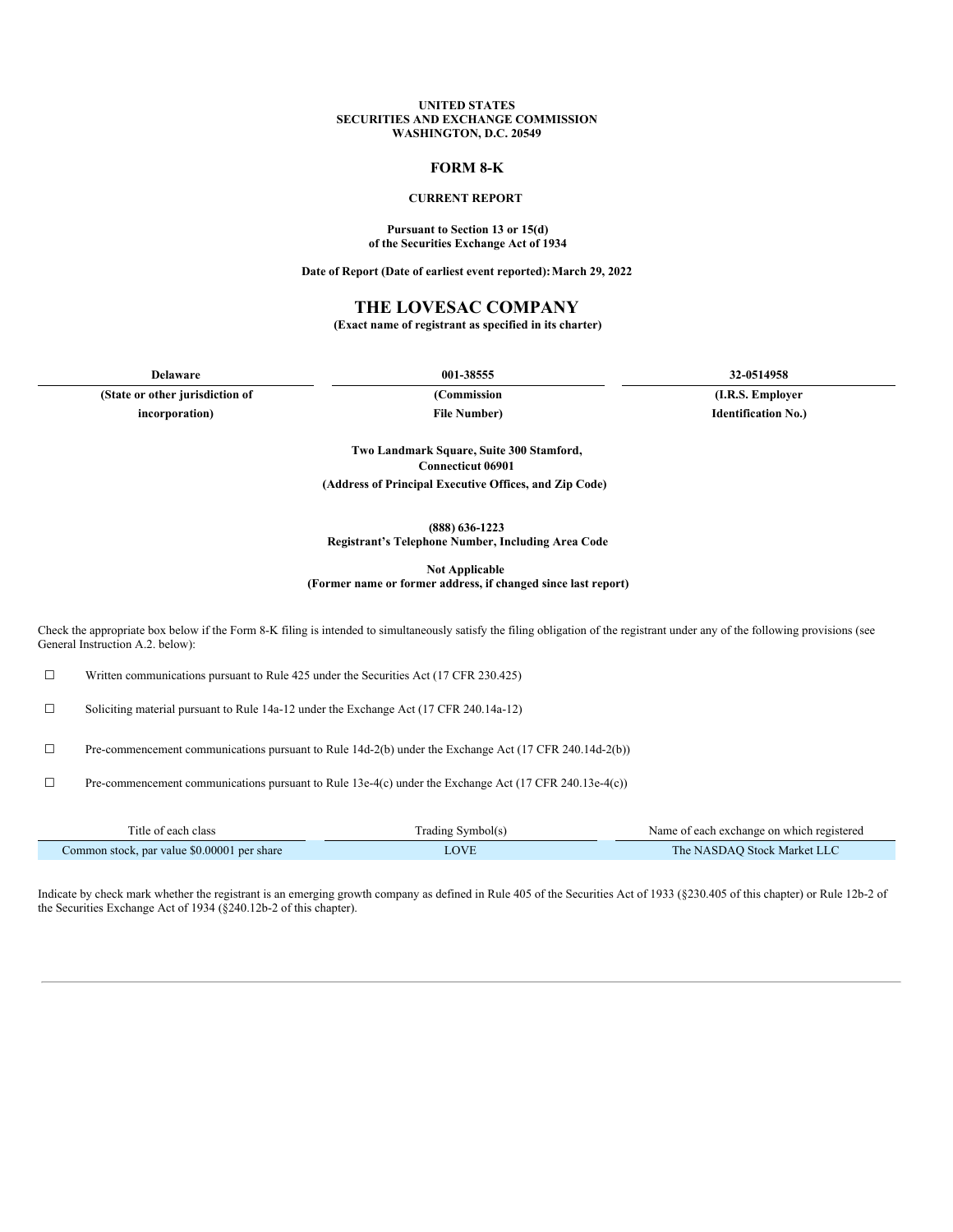#### Emerging growth company ☐

If an emerging growth company, indicate by check mark if the registrant has elected not to use the extended transition period for complying with any new or revised financial accounting standards provided pursuant to Section 13(a) of the Exchange Act.  $\square$ 

#### **Item 2.02 Results of Operations and Financial Condition**

On March 29, 2022, The Lovesac Company, a Delaware corporation (the "Company"), issued a press release (the "Press Release") announcing the Company's financial results for the fourth quarter and fiscal year 2022, which ended January 30, 2022. A copy of the Press Release is attached to this current report on Form 8-K as Exhibit 99.1.

The information in this Item 2.02, including Exhibit 99.1, is being furnished and shall not be deemed to be "filed" for purposes of Section 18 of the Securities Exchange Act of 1934, as amended (the "Exchange Act"), or otherwise subject to the liabilities of that Section, and shall not be incorporated by reference into any registration statement or other document filed under the Securities Act of 1933, as amended, or the Exchange Act, except as shall be expressly set forth by specific reference in that filing.

#### **Item 9.01 Financial Statements and Exhibits** (d) Exhibits

| Exhibit No. | <b>Description</b>                                                          |
|-------------|-----------------------------------------------------------------------------|
| 99.1        | Press Release, dated March 29, 2022                                         |
| 104         | Cover Page Interactive Data File (embedded within the Inline XBRL document) |

#### **SIGNATURE**

Pursuant to the requirements of the Securities Exchange Act of 1934, the registrant has duly caused this report to be signed on its behalf by the undersigned hereunto duly authorized.

Dated: March 29, 2022

### **THE LOVESAC COMPANY**

| By:    | /s/ Donna Dellomo                                              |
|--------|----------------------------------------------------------------|
| Name:  | Donna Dellomo                                                  |
| Title: | <b>Executive Vice President and</b><br>Chief Financial Officer |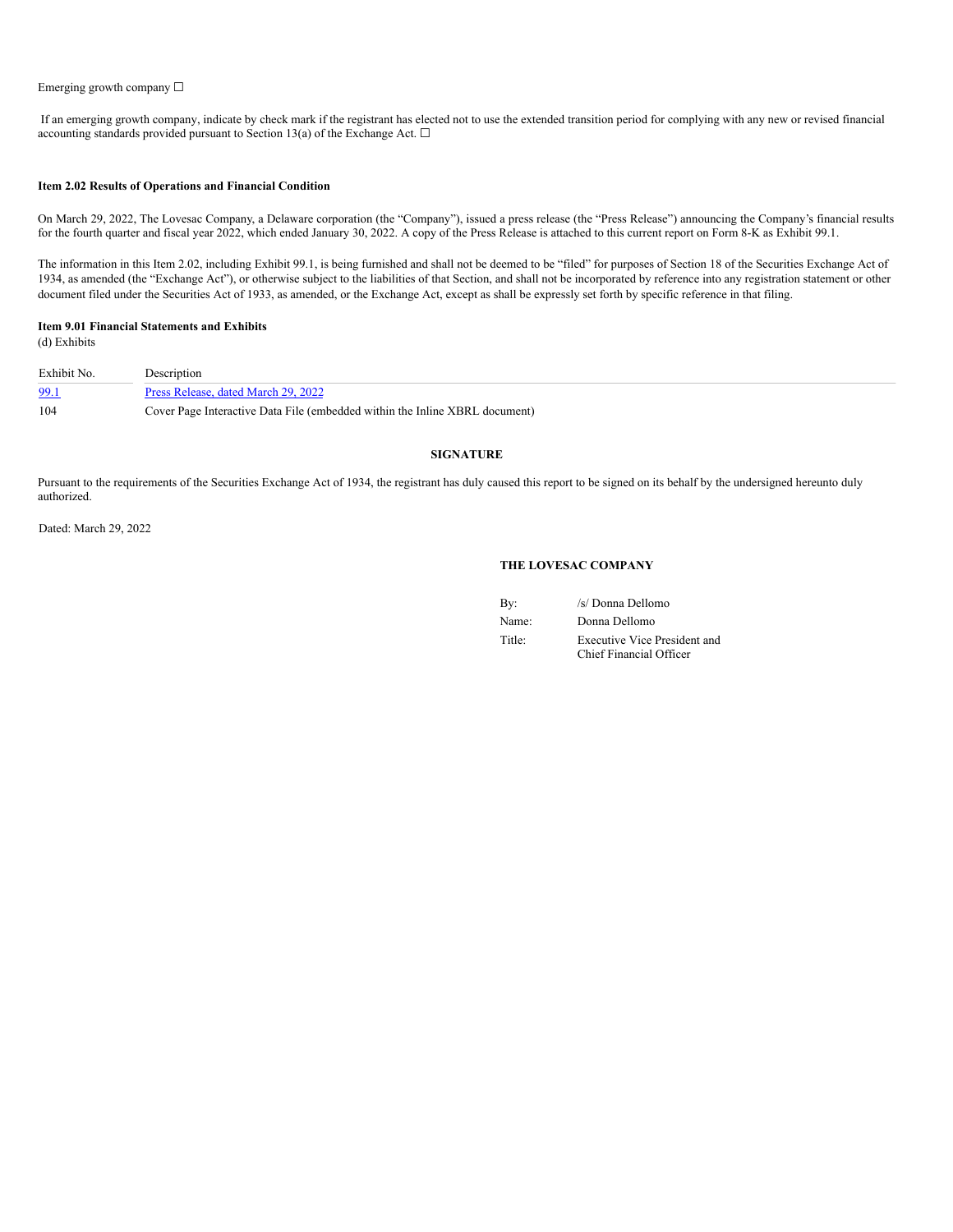## **THE LOVESAC COMPANY REPORTS FOURTH QUARTER AND RECORD FISCAL 2022 FINANCIAL RESULTS**

*Net Sales Growth of 51.3% in Fourth Quarter and 55.3% in Fiscal 2022 Comparable Sales Growth of 50.0% in Fourth Quarter and 46.9% in Fiscal 2022 Net Income Increases to \$45.9 million in Fiscal 2022 from \$14.7 million in Fiscal 2021 Adjusted EBITDA Increases to \$55.5 million in Fiscal 2022 from \$28.3 million in Fiscal 2021 1*

STAMFORD, Conn., March 29, 2022 (GLOBE NEWSWIRE) -- The Lovesac Company (Nasdaq: LOVE) ("Lovesac" or the "Company"), the home furnishing brand best known for its Sactionals, The World's Most Adaptable Couch™, today announced financial results for the fourth quarter and fiscal year 2022, which ended January 30, 2022.

Shawn Nelson, Chief Executive Officer, stated, "Lovesac's continued strong financial performance in the face of a myriad of macro and industry shifts affirms the power of our unique business model and products. Importantly, the key distinguishing attributes of this model, which include operational flexibility, highly-engaged customers, innovation and a proven omni-channel approach, will only grow stronger over time as our progress along the product adoption curve steepens and word of mouth continues to gain strength. This curve will benefit further from deep stock positions that allow us to deliver and execute for our customers in a more timely manner, leading to further share gains and solidified customer loyalty. We also continue to identify and drive operational initiatives that will lead to even greater improvements in our bottom-line results as we continue to scale the business."

Mr. Nelson continued, "We enter fiscal 2023 with the people, strategy and platform primed to build on our success and deliver long-term, sustainable and profitable growth. We'll drive this growth by remaining focused on key drivers: smart investments in product extensions and technology, creative deployment of our omni-channel sales model, supply chain and operating efficiencies. I am immensely proud of our resilient and passionate team and we are eager and enthusiastic for a successful fiscal 2023."

### **Key Measures for the Fourth Quarter and Fiscal 2022 Ending January 30, 2022:**

(Dollars in millions, except per share amounts)

|                                             |                  | Thirteen weeks ended |             | Fifty-two weeks ended |                  |             |  |  |
|---------------------------------------------|------------------|----------------------|-------------|-----------------------|------------------|-------------|--|--|
|                                             | January 30, 2022 | January 31, 2021     | % Inc (Dec) | January 30, 2022      | January 31, 2021 | % Inc (Dec) |  |  |
| <b>Net Sales</b>                            | \$196.2          | \$129.7              | 51.3%       | \$498.2               | \$320.7          | 55.3%       |  |  |
| <b>Gross Profit</b>                         | \$109.6          | \$75.1               | 45.9%       | \$273.3               | \$174.8          | 56.4%       |  |  |
| Gross Margin                                | 55.9%            | 57.9%                | $(200)$ bps | 54.9%                 | 54.5%            | 40 bps      |  |  |
| <b>Total Operating Expense</b>              | \$85.4           | \$53.3               | 60.2%       | \$234.9               | \$159.9          | 46.9%       |  |  |
| SG&A                                        | \$57.8           | \$36.2               | 59.6%       | \$162.0               | \$111.4          | 45.5%       |  |  |
| SG&A as a % of Net Sales                    | 29.4%            | 27.9%                | 154 bps     | 32.5%                 | 34.7%            | $(221)$ bps |  |  |
| Advertising & Marketing                     | \$25.5           | \$15.6               | 63.8%       | \$65.1                | \$41.9           | 55.2%       |  |  |
| Advertising & Marketing as a % of Net Sales | 13.0%            | 12.0%                | 99 bps      | 13.1%                 | 13.1%            | $(1)$ bps   |  |  |
| Basic EPS Income                            | \$2.15           | \$1.44               | 49.3%       | \$3.04                | \$1.01           | 200.8%      |  |  |
| Diluted EPS Income                          | \$2.03           | \$1.37               | 48.2%       | \$2.86                | \$0.96           | 197.7%      |  |  |
| Net Income                                  | \$32.6           | \$21.7               | 50.4%       | \$45.9                | \$14.7           | 211.7%      |  |  |
| Adjusted EBITDA <sup>1</sup>                | \$32.0           | \$25.9               | 23.6%       | \$55.5                | \$28.3           | 96.1%       |  |  |
| Net Cash Provided by Operating Activities   | \$49.2           | \$33.6               | 45.1%       | \$34.0                | \$40.5           | (17.2%)     |  |  |

<sup>1</sup> Adjusted EBITDA is a non-GAAP measure. See "Non-GAAP Information" and "Reconciliation of Non-GAAP Financial Measures" included in this press release.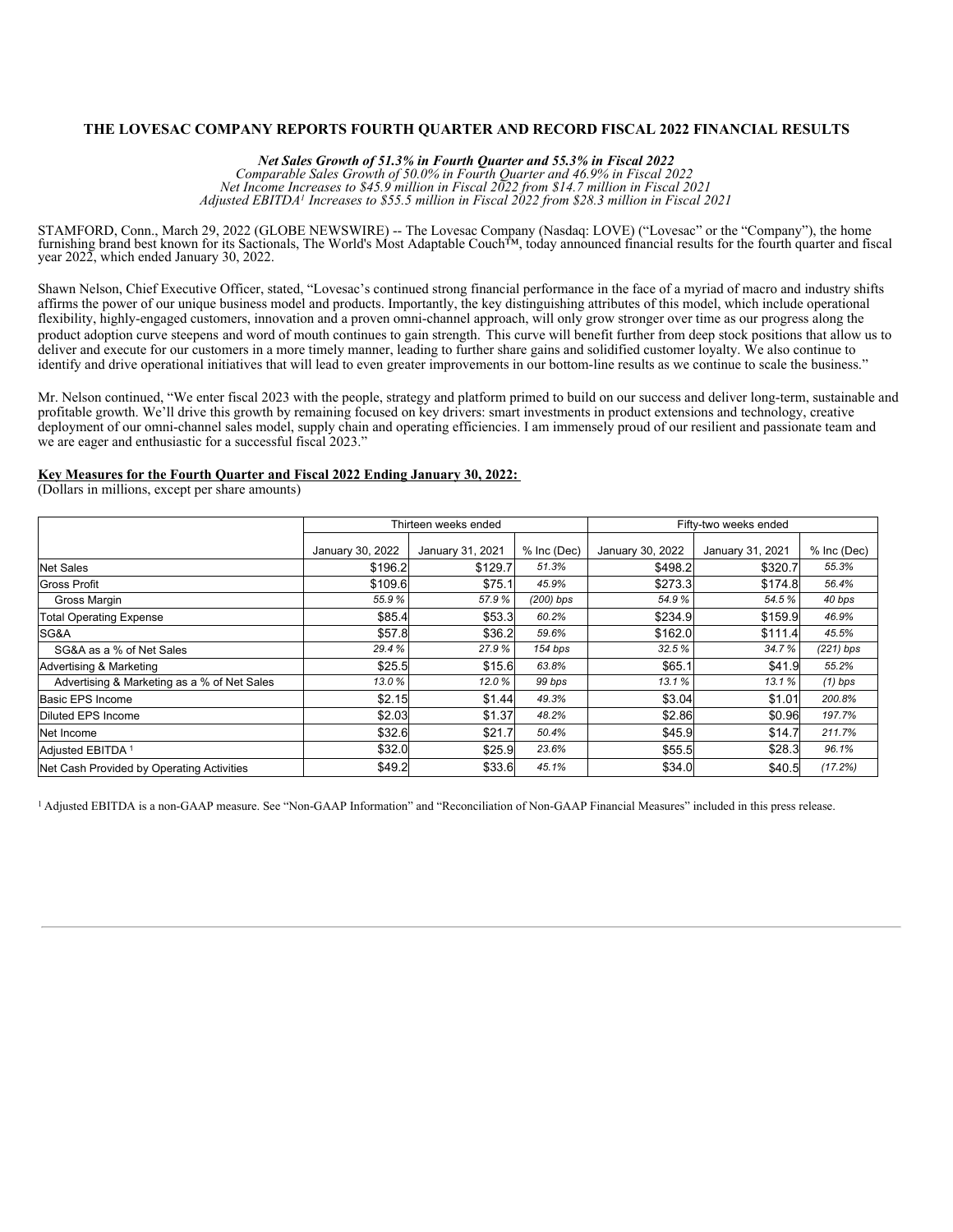| Percent Increase (Decrease) except showroom count |                  |                                                          |            |          |  |  |  |  |  |  |
|---------------------------------------------------|------------------|----------------------------------------------------------|------------|----------|--|--|--|--|--|--|
| Thirteen weeks ended<br>Fifty-two weeks ended     |                  |                                                          |            |          |  |  |  |  |  |  |
|                                                   | January 30, 2022 | January 31, 2021<br>January 31, 2021<br>January 30, 2022 |            |          |  |  |  |  |  |  |
| Total Comparable Sales <sup>2</sup>               | 50.0%            | 45.0 %                                                   | 46.9%      | 53.0 %   |  |  |  |  |  |  |
| Comparable Showroom Sales 3                       | 72.6 %           | 22.6%                                                    | 104.1%     | $0.1 \%$ |  |  |  |  |  |  |
| <b>Internet Sales</b>                             | 22.8%            | 86.1 %                                                   | $(0.3\% )$ | 170.8 %  |  |  |  |  |  |  |
| Ending Showroom Count                             | 146              | 108                                                      | 146        | 108      |  |  |  |  |  |  |

 $2$  Total comparable sales include showroom transactions through the point of sale and internet net sales.

<sup>3</sup> Comparable showroom sales reflect transactions through the point of sale and not necessarily product that has shipped to the customer.Product that has shipped to the customer is included in Net Sales. Showrooms were cl the fourth quarter of fiscal 2021, all showrooms had fully reopened to the walk-in phase, and remain open. We are abiding by federal, state and local guidelines with respect to the operating status of our showrooms. 3

#### **Highlights for the Quarter Ended January 30, 2022:**

- The net sales increase of 51.3% was due to higher sales volume and lower promotional discounting, driving an increase in showroom sales, which include kiosks and mobile concierges, of 59.8%, an increase in internet sales showroom sales related to a strong holiday promotional campaign with lower discounting and the addition of 28 new showrooms, 8 kiosks, and 2 mobile concierge compared to the prior year period. Internet sales also increased compared to the prior year period.
- Gross profit increased \$34.5 million, or 45.9%, to \$109.6 million in the fourth quarter of fiscal 2022 from \$75.1 million in the fourth quarter of fiscal 2021. Gross margin decreased 200 basis points to 55.9% of net sales quarter of fiscal 2021 primarily driven by an increase of approximately 480 basis points in total freight including tariff expenses and warehousing<br>costs, partially offset by an improvement of 280 basis points in product m
- SG&A expense as a percent of net sales increased by 154 basis points due to deleverage within selling related expenses from sales agent fees, employment costs, travel, rent, infrastructure investments, and insurance, par an existing agreement with a vendor partner. The deleverage in other expenses is related to the investments we are making into the business that were put on hold in the prior year period due to COVID-19 financial resilienc
- Advertising and marketing expense increased 63.8% due to continued investments in marketing spend to support our sales growth. As a percent of net sales, advertising and marketing increased by 99 basis points due to an increase in national media spends focusing on holiday media and awareness campaigns, including spends expected to aid fiscal 2023 periods.
- Operating income was \$24.2 million in the fourth quarter of fiscal 2022 compared to \$21.8 million in the fourth quarter of fiscal 2021. Operating margin was 12.3% of net sales in the fourth quarter of fiscal 2021 compared
- Net income was \$32.6 million in the fourth quarter of fiscal 2022 compared to \$21.7 million in the fourth quarter of fiscal 2021. During the fourth quarter of fiscal 2022, the Company recognized a benefit from income taxes of \$8.5 million. This includes the release of a valuation allowance on net deferred tax assets of \$16.4 million.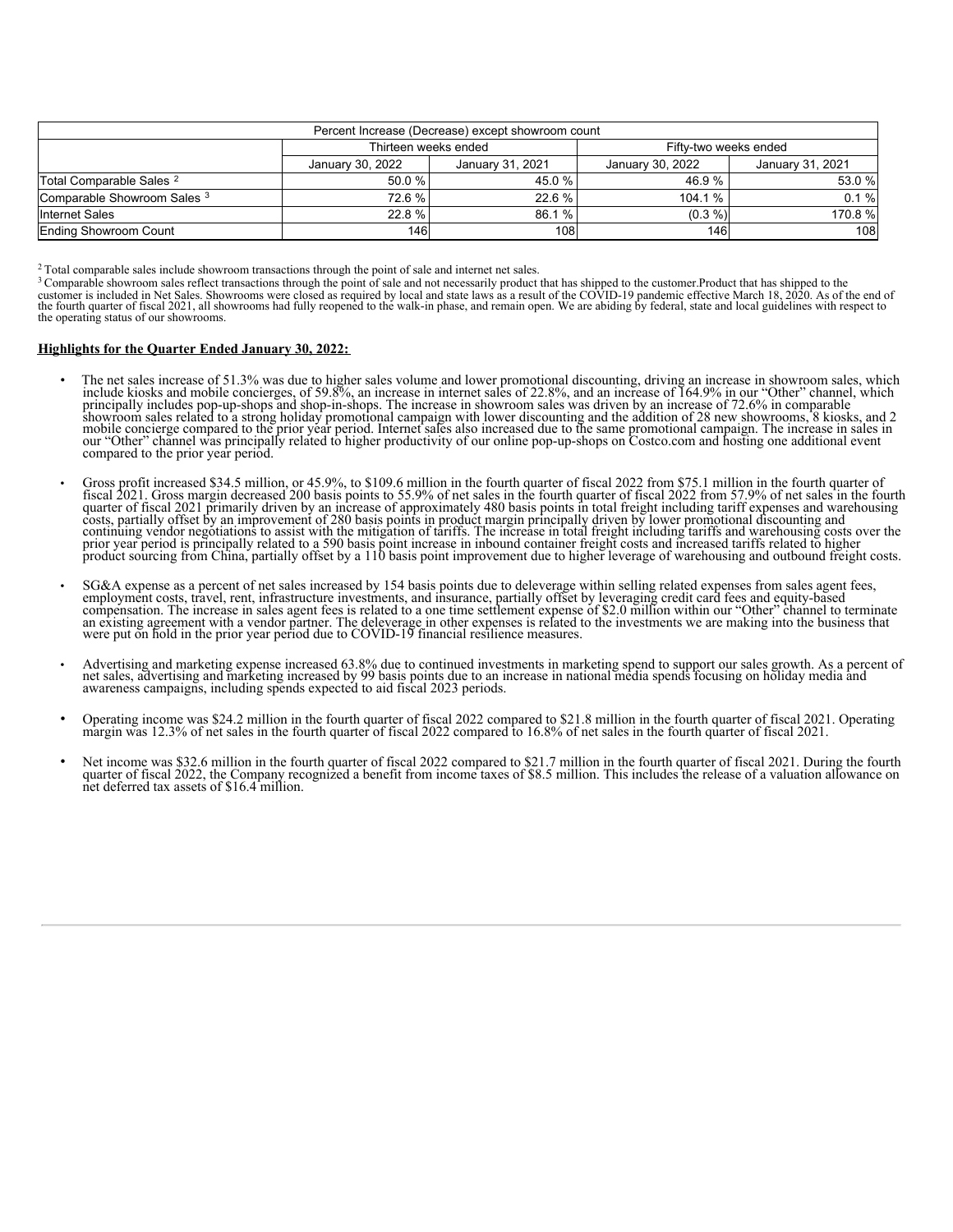### **Highlights for the Fiscal Year Ended January 30, 2022:**

- The net sales increase of 55.3% was due to higher sales volume and lower promotional discounting, driving an increase in showroom sales, which include kiosks and mobile concierge, of 104.6%, and an increase of 106.7% in
- Gross profit increased \$98.6 million, or 56.4%, to \$273.3 million in fiscal 2022 from \$174.8 million in fiscal 2021. Gross margin increased to 54.9% of net sales in fiscal 2022 from 54.5% of net sales in fiscal 2021. The
- SG&A expense as a percent of net sales decreased by 221 basis points primarily due to higher leverage within infrastructure investments, rent, equity-based compensation, insurance, and selling related expenses, partially financial resilience measures.
- Advertising and marketing expense increased 55.2% due to the ongoing investments in marketing spends to support our sales growth. As a percent of net sales, advertising and marketing were 13.1% for both fiscal 2022 and f
- Operating income was \$38.4 million in fiscal 2022 compared to \$14.9 million in fiscal 2021. Operating margin was 7.7% of net sales in fiscal 2022 compared to 4.6% of net sales in fiscal 2021.
- Net income was \$45.9 million in fiscal 2022 compared to \$14.7 million in fiscal 2021. During fiscal 2022, the Company recognized a benefit from income taxes of \$7.6 million. This includes the release of a valuation allowance on net deferred tax assets of \$16.4 million.

### **Other Financial Highlights as of January 30, 2022:**

- The cash and cash equivalents balance as of January 30, 2022 was \$92.4 million as compared to \$78.3 million as of January 31, 2021. There was no balance on the Company's line of credit as of January 30, 2022 or January 31, agreement with Wells Fargo Bank, N.A. to, among other things, extend the maturity date to March 25, 2024 and increase the maximum revolver commitment from \$25.0 million to \$40.0 million, subject to borrowing base and avail
- Total merchandise inventory was \$108.5 million as of January 30, 2022 as compared to \$50.4 million as of January 31, 2021.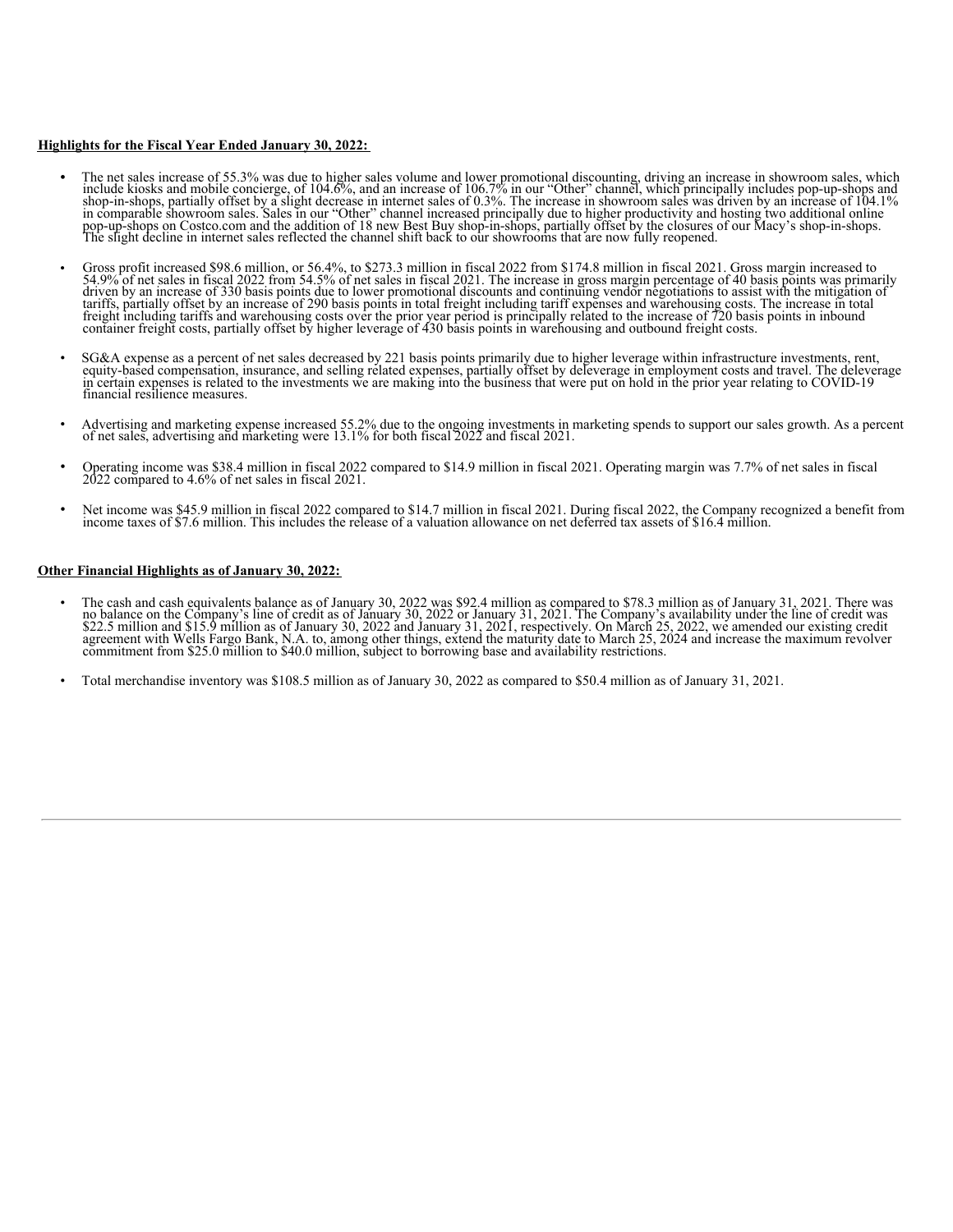### **Conference Call Information:**

A conference call to discuss the financial results for the fourth quarter and fiscal year ended January 30, 2022 is scheduled for today, March 29, 2022, at 8:30 a.m. Eastern Time. Investors and analysts interested in participating in the call are invited to dial (877) 407-3982 (international callers please dial (201) 493-6780) approximately 10 minutes prior to the start of the call. A live audio webcast of the conference call will be available online at investor.lovesac.com.

A recorded replay of the conference call will be available within two hours of the conclusion of the call and can be accessed online at investor.lovesac.com for 90 days.

### **About The Lovesac Company**

Based in Stamford, Connecticut, The Lovesac Company is a technology driven company that designs, manufactures and sells unique, high quality furniture derived through its proprietary Designed for Life® approach which results in products that are built to last a lifetime and designed to evolve as our customers' lives do. Our current product offering is comprised of modular couches called Sactionals, premium foam beanbag chairs called Sacs, and their associated home decor accessories. Innovation is at the center of our design philosophy with all of our core products protected by a robust portfolio of utility patents. We market and sell our products primarily online directly at www.lovesac.com, supported by direct-to-consumer touch-feel points in the form of our own showrooms as well as through shop-in-shops and pop-up-shops with third party retailers.

### **Non-GAAP Information**

Adjusted EBITDA is defined as a non-GAAP financial measure by the Securities and Exchange Commission (the "SEC") that is a supplemental measure of financial performance not required by, or presented in accordance with, GAA taxes, depreciation and amortization, adjusted for the impact of certain non-cash and other items that we do not consider in our evaluation of ongoing operating performance. These items include management fees, equity-based compensation expense, write-offs of property and equipment, deferred rent, financing expenses and certain other charges and gains that we do not believe reflect our underlying business performance. We have reconciled this non-GAAP financial measure with the most directly comparable GAAP financial measure within the schedules attached hereto.

We believe that these non-GAAP financial measures not only provide its management with comparable financial data for internal financial analysis but also provide meaningful supplemental information to investors. Specifically, these non-GAAP financial measures allow investors to better understand the performance of our business, facilitate a more meaningful comparison of our actual results on a period-over-period basis and provide for a more complete understanding of factors and trends affecting our business. We have provided this information as a means to evaluate the results of our ongoing operations alongside GAAP measures such as gross profit, operating income (loss) and net income (loss). Other companies in our industry may calculate these items differently than we do. These non-GAAP measures should not be considered as a substitute for the most directly comparable financial<br>measures prepared in accordance with GAAP, such as net income (loss) or net in from operating activities as a measure of liquidity, or any other performance measure derived in accordance with GAAP. Non-GAAP financial measures have limitations as analytical tools, and investors should not consider them in isolation or as a substitute for analysis of the Company's results as reported under GAAP.

#### **Cautionary Statement Concerning Forward-Looking Statements**

This press release contains forward-looking statements within the meaning of the Private Securities Litigation Reform Act of 1995 and other legal authority. Forward-looking statements can be identified by words such as "may," "believe," "anticipate," "could," "should," "intend," "plan," "will," "aim(s)," "can," "would," "expect(s)," "estimate(s)," "project(s)," "forecast(s)", "positioned," "approximately," "potential," "goal," "pro forma," "strategy," "outlook" or the negative of these words or other similar terms or expressions that concern our expectations, strategy, plans, or intentions. All statements, other than statements of historical facts, included in this press release regarding strategy, future operations, future financial position or projections, future revenue, projected expenses, sustainability goals, prospects, plans and objectives of management are forward-looking statements. These statements are based on management's current expectations, beliefs and assumptions concerning the future of our business, anticipated events and trends, the economy and other future conditions. We may not actually achieve the plans, carry out the intentions or meet the expectations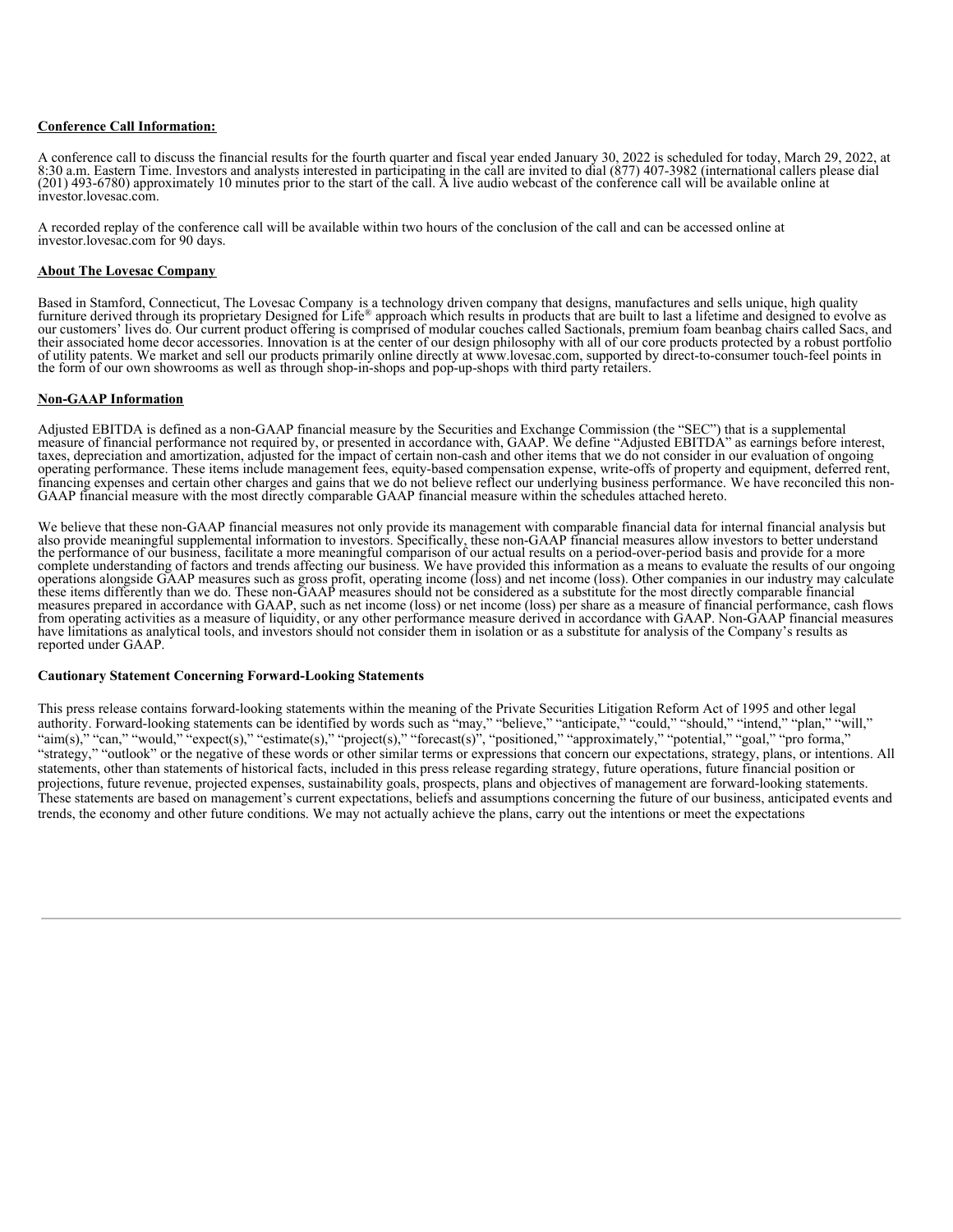<span id="page-6-0"></span>disclosed in the forward-looking statements and you should not rely on these forward-looking statements. Actual results and performance could differ materially from those projected in the forward-looking statements as a result of many factors. Among the key factors that could cause actual results to differ materially from those expressed or implied in the forward-looking statements include: the effect and consequences of COVID-19 on our business, sales, results of operations and financial condition; changes in consumer spending and shopping preferences, and economic conditions; our ability to achieve or sustain profitability; our ability to manage and sustain our growth effectively, including our ecommerce business, forecast our operating results, and manage inventory levels; our ability to advance, implement or achieve our sustainability, growth and profitability goals through leveraging our Designed for Life and Circle-to-Consumer philosophies; our ability to realize the expected benefits of investments in our supply chain and infrastructure; disruption in our supply chain and dependence on foreign manufacturing and imports for our products; our ability to acquire new customers and engage existing customers; reputational risk associated with increased use of social media; our ability to attract, develop and retain highly skilled associates; system interruption or failures in our technology infrastructure needed to service our customers, process transactions and fulfill orders; any inability to implement and maintain effective internal control over financial reporting or inability to remediate any internal controls deemed ineffective; unauthorized disclosure of sensitive or confidential information through breach of our computer system; the ability of third-party providers to continue uninterrupted service; the impact of tariffs, and the countermeasures and tariff mitigation initiatives; the regulatory environment in which we operate, our ability to maintain, grow and enforce our brand and intellectual property rights and avoid infringement or violation of the intellectual property rights of others; our ability to improve our products and develop and launch new products; our ability to successfully open and operate new showrooms; and our ability to compete and succeed in a highly competitive and evolving industry, as well as those risks and uncertainties disclosed under the sections entitled "Risk Factors" and "Management's Discussion and Analysis of Financial Condition and Results of Operations" in our most recent Form 10-K and in our Form 10-Qs filed with the Securities and Exchange Commission, and similar disclosures in subsequent reports filed with the SEC, which are available on our investor relations website at investor.lovesac.com and on the SEC website at www.sec.gov. Any forward-looking statement made by us in this press release speaks only as of the date on which we make it. We disclaim any intent or obligation to update these forwardlooking statements to reflect events or circumstances that exist after the date on which they were made.

### **Investor Relations Contact:**

Rachel Schacter, ICR (203) 682-8200 InvestorRelations@lovesac.com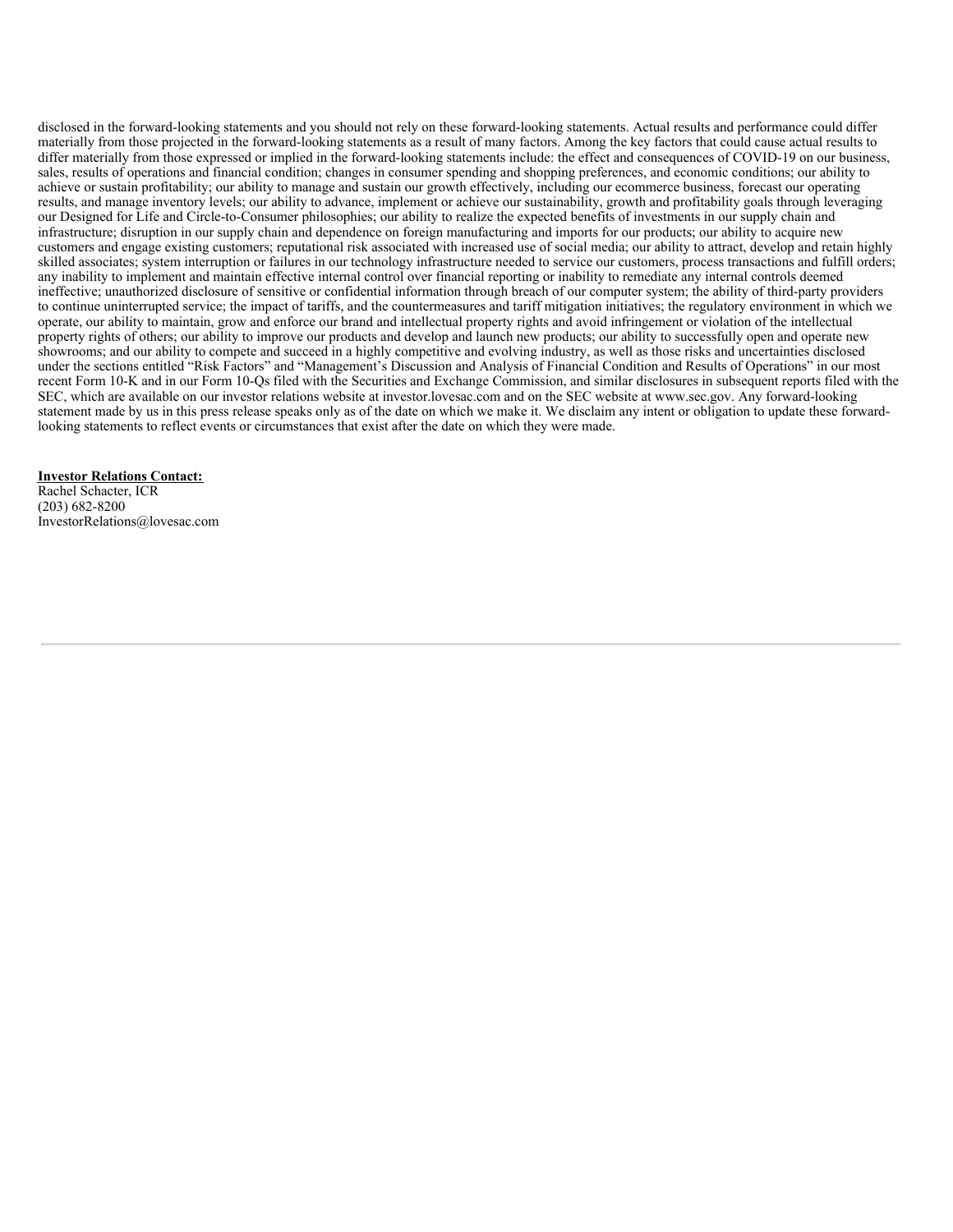# **CONSOLIDATED BALANCE SHEETS**

|                                                                                                                                                                                                        | <b>January 30, 2022</b> |             |              | January 31,<br>2021 |  |
|--------------------------------------------------------------------------------------------------------------------------------------------------------------------------------------------------------|-------------------------|-------------|--------------|---------------------|--|
| (amounts in thousands, except share and per share amounts)                                                                                                                                             |                         | (Unaudited) |              |                     |  |
| <b>Assets</b>                                                                                                                                                                                          |                         |             |              |                     |  |
| <b>Current Assets</b>                                                                                                                                                                                  |                         |             |              |                     |  |
| Cash and cash equivalents                                                                                                                                                                              | $\mathbb{S}$            | 92,392      | $\mathbb{S}$ | 78,341              |  |
| Trade accounts receivable                                                                                                                                                                              |                         | 8,547       |              | 4,513               |  |
| Merchandise inventories                                                                                                                                                                                |                         | 108,493     |              | 50,417              |  |
| Prepaid expenses and other current assets                                                                                                                                                              |                         | 15,726      |              | 10,128              |  |
| <b>Total Current Assets</b>                                                                                                                                                                            |                         | 225.158     |              | 143,399             |  |
| Property and equipment, net                                                                                                                                                                            |                         | 34,137      |              | 25,868              |  |
| Operating lease right-of-use assets                                                                                                                                                                    |                         | 100,891     |              |                     |  |
| <b>Other Assets</b>                                                                                                                                                                                    |                         |             |              |                     |  |
| Goodwill                                                                                                                                                                                               |                         | 144         |              | 144                 |  |
| Intangible assets, net                                                                                                                                                                                 |                         | 1,413       |              | 1,517               |  |
| Deferred financing costs, net                                                                                                                                                                          |                         |             |              | 91                  |  |
| Deferred tax asset                                                                                                                                                                                     |                         | 9,836       |              |                     |  |
| <b>Total Other Assets</b>                                                                                                                                                                              |                         | 11,393      |              | 1,752               |  |
| <b>Total Assets</b>                                                                                                                                                                                    | \$                      | 371,579     | \$           | 171,019             |  |
| <b>Liabilities and Stockholders' Equity</b>                                                                                                                                                            |                         |             |              |                     |  |
| <b>Current Liabilities</b>                                                                                                                                                                             |                         |             |              |                     |  |
| Accounts payable                                                                                                                                                                                       | $\mathbb{S}$            | 33,247      | $\mathbb{S}$ | 24,311              |  |
| Accrued expenses                                                                                                                                                                                       |                         | 40,497      |              | 17,187              |  |
| Payroll payable                                                                                                                                                                                        |                         | 9,978       |              | 6,362               |  |
| Customer deposits                                                                                                                                                                                      |                         | 13,316      |              | 5,993               |  |
| Current operating lease liabilities                                                                                                                                                                    |                         | 16,382      |              |                     |  |
| Sales taxes payable                                                                                                                                                                                    |                         | 5,359       |              | 2,471               |  |
| <b>Total Current Liabilities</b>                                                                                                                                                                       |                         | 118,779     |              | 56,324              |  |
| <b>Deferred Rent</b>                                                                                                                                                                                   |                         |             |              | 6,749               |  |
| <b>Operating Lease Liabilities, long term</b>                                                                                                                                                          |                         | 96,574      |              |                     |  |
| <b>Line of Credit</b>                                                                                                                                                                                  |                         |             |              |                     |  |
| <b>Total Liabilities</b>                                                                                                                                                                               |                         | 215,353     |              | 63,073              |  |
| <b>Commitments and Contingencies (see Note 7)</b>                                                                                                                                                      |                         |             |              |                     |  |
| <b>Stockholders' Equity</b>                                                                                                                                                                            |                         |             |              |                     |  |
| Preferred Stock \$0.00001 par value, 10,000,000 shares authorized, no shares issued or outstanding as of January 30,<br>2022 and January 31, 2021.                                                     |                         |             |              |                     |  |
| Common Stock \$.00001 par value, 40,000,000 shares authorized, 15,123,338 shares issued and outstanding as of<br>January 30, 2022 and 15,011,556 shares issued and outstanding as of January 31, 2021. |                         |             |              |                     |  |
| Additional paid-in capital                                                                                                                                                                             |                         | 173,762     |              | 171,382             |  |
| Accumulated deficit                                                                                                                                                                                    |                         | (17, 536)   |              | (63, 436)           |  |
| <b>Stockholders' Equity</b>                                                                                                                                                                            |                         | 156,226     |              | 107,946             |  |
| <b>Total Liabilities and Stockholders' Equity</b>                                                                                                                                                      | $\mathbb{S}$            | 371,579     | $\mathbb{S}$ | 171,019             |  |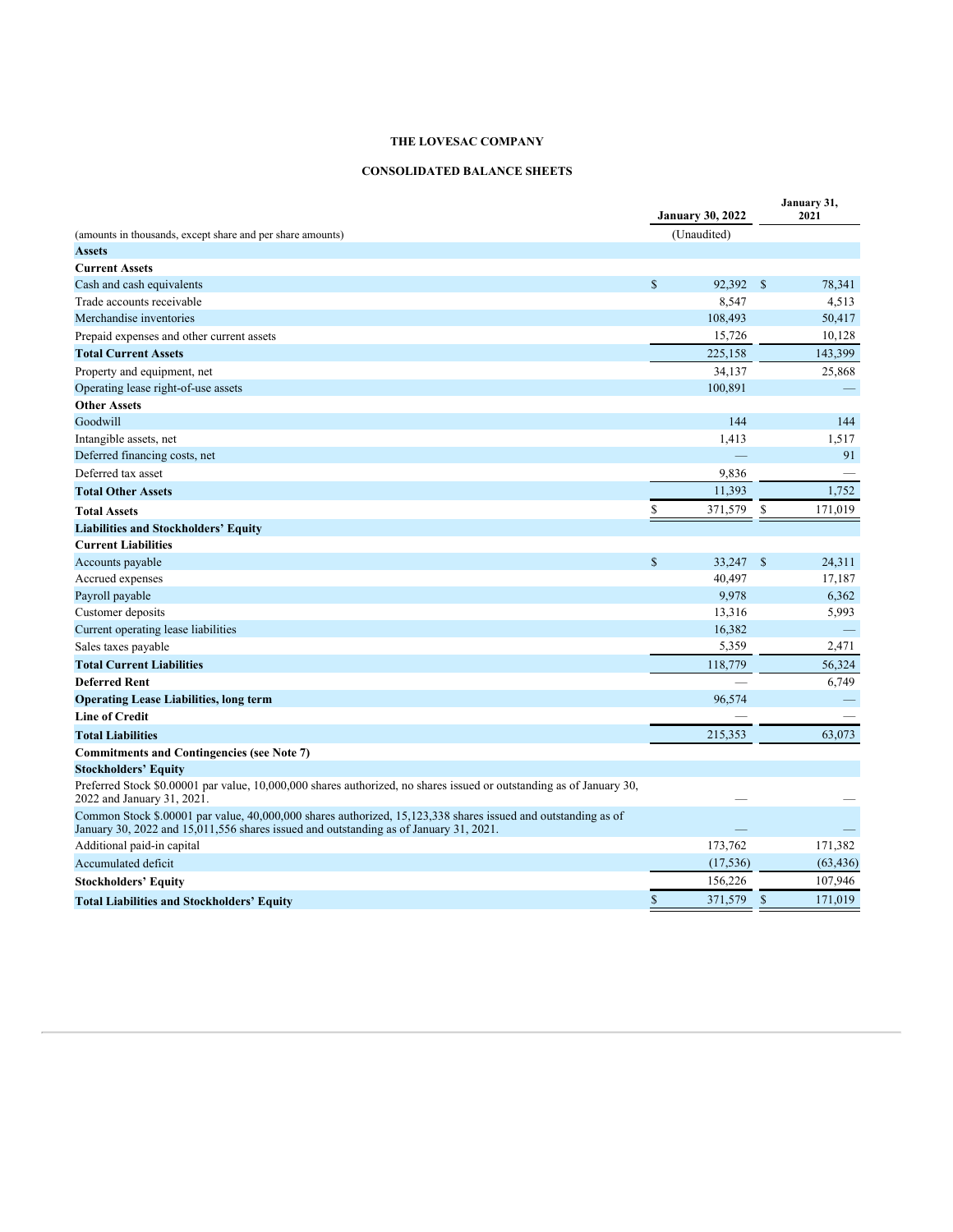# **CONSOLIDATED STATEMENTS OF INCOME**

|                                                                 | <b>Thirteen weeks ended</b> |                     |               |                     | Fifty-two weeks ended |                         |              |                         |  |
|-----------------------------------------------------------------|-----------------------------|---------------------|---------------|---------------------|-----------------------|-------------------------|--------------|-------------------------|--|
| (amounts in thousands, except per share data and share amounts) |                             | January 30,<br>2022 |               | January 31,<br>2021 |                       | <b>January 30, 2022</b> |              | <b>January 31, 2021</b> |  |
|                                                                 |                             | (Unaudited)         |               | (Unaudited)         |                       | (Unaudited)             |              |                         |  |
| Net sales                                                       | S                           | 196,198             | <sup>\$</sup> | 129,678             | \$                    | 498,239                 | S            | 320,738                 |  |
| Cost of merchandise sold                                        |                             | 86,577              |               | 54,553              |                       | 224,894                 |              | 145,966                 |  |
| Gross profit                                                    |                             | 109,621             |               | 75,125              |                       | 273,345                 |              | 174,772                 |  |
| Operating expenses                                              |                             |                     |               |                     |                       |                         |              |                         |  |
| Selling, general and administration expenses                    |                             | 57,776              |               | 36,194              |                       | 161,967                 |              | 111,354                 |  |
| Advertising and marketing                                       |                             | 25,530              |               | 15,588              |                       | 65,078                  |              | 41,925                  |  |
| Depreciation and amortization                                   |                             | 2,111               |               | 1,579               |                       | 7,859                   |              | 6,613                   |  |
| Total operating expenses                                        |                             | 85,417              |               | 53,361              |                       | 234,904                 |              | 159,892                 |  |
| Operating income                                                |                             | 24,204              |               | 21,764              |                       | 38,441                  |              | 14,880                  |  |
| Interest expense, net                                           |                             | (44)                |               | (45)                |                       | (179)                   |              | (67)                    |  |
| Net income before taxes                                         |                             | 24,160              |               | 21,719              |                       | 38,262                  |              | 14,813                  |  |
| Benefit from (provision for) income taxes                       |                             | 8,480               |               | (16)                |                       | 7,638                   |              | (86)                    |  |
| Net income                                                      |                             | 32,640              | $\mathbb{S}$  | 21,703              | $\mathbb{S}$          | 45,900                  | $\mathbb{S}$ | 14,727                  |  |
| Net income per common share:                                    |                             |                     |               |                     |                       |                         |              |                         |  |
| Basic                                                           | S                           | 2.15                | - \$          | 1.44                | <b>S</b>              | 3.04                    | <b>S</b>     | 1.01                    |  |
| Diluted                                                         |                             | 2.03                |               | 1.37                |                       | 2.86                    |              | 0.96                    |  |
| Weighted average number of common shares outstanding:           |                             |                     |               |                     |                       |                         |              |                         |  |
| Basic                                                           |                             | 15,153,298          |               | 15,031,028          |                       | 15,107,958              |              | 14,610,617              |  |
| Diluted                                                         |                             | 16,103,452          |               | 15,846,308          |                       | 16,058,111              |              | 15,332,998              |  |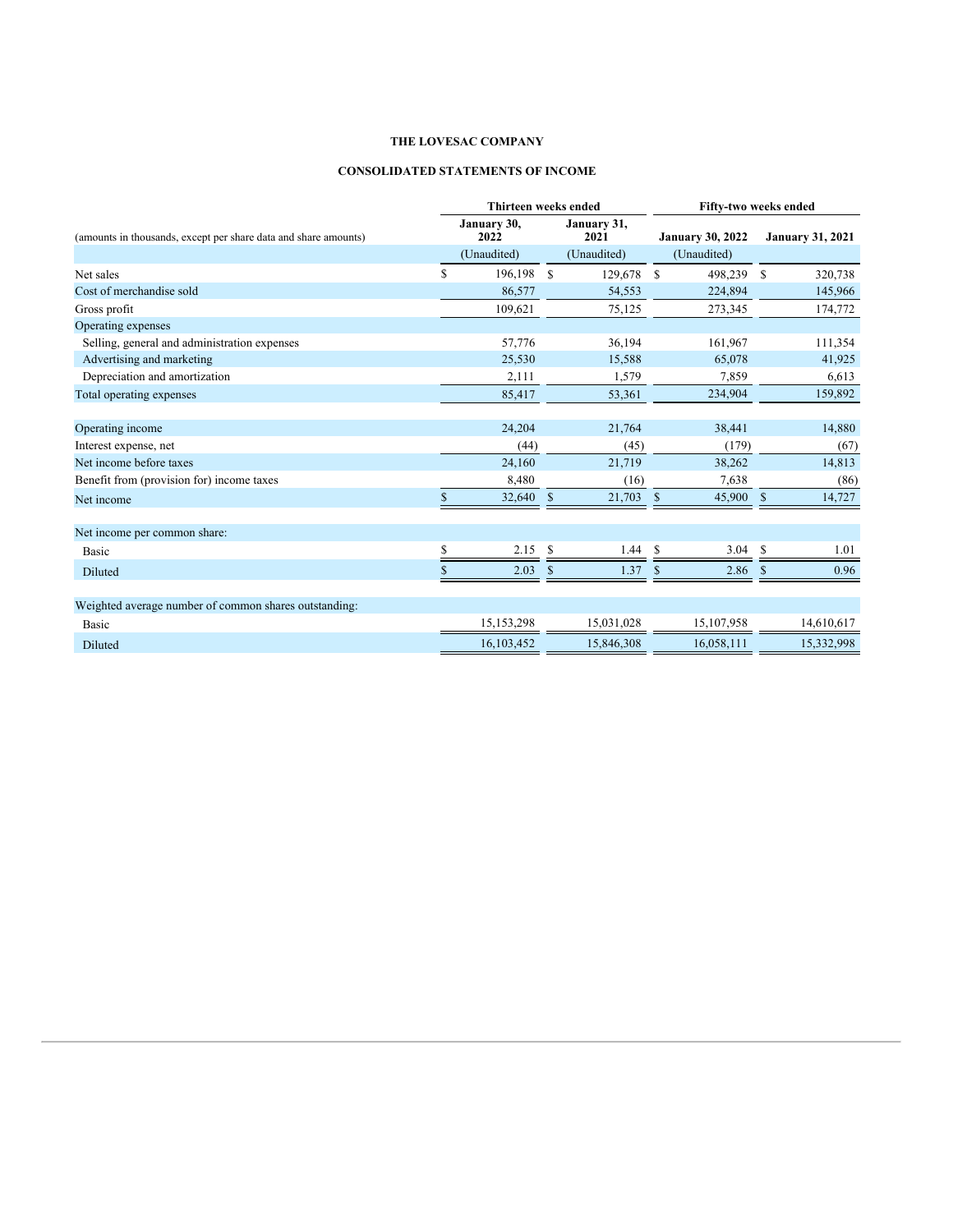# **CONSOLIDATED STATEMENT OF CASH FLOWS**

# **FOR THE YEAR ENDED JANUARY 30, 2022 AND JANUARY 31, 2021**

|                                                                                   | <b>January 30, 2022</b> |           | <b>January 31, 2021</b> |           |
|-----------------------------------------------------------------------------------|-------------------------|-----------|-------------------------|-----------|
| (amounts in thousands)                                                            | (Unaudited)             |           |                         |           |
| <b>Cash Flows from Operating Activities</b>                                       |                         |           |                         |           |
| Net income                                                                        | $\mathbb{S}$            | 45,900    | - S                     | 14,727    |
| Adjustments to reconcile net income to net cash provided by operating activities: |                         |           |                         |           |
| Depreciation and amortization of property and equipment                           |                         | 7,154     |                         | 6,100     |
| Amortization of other intangible assets                                           |                         | 705       |                         | 513       |
| Amortization of deferred financing fees                                           |                         | 91        |                         | 88        |
| Net loss on disposal of property and equipment                                    |                         | 464       |                         | 5         |
| Impairment of long-lived assets                                                   |                         | 554       |                         | 245       |
| Equity-based compensation                                                         |                         | 5,859     |                         | 4,681     |
| Deferred rent                                                                     |                         |           |                         | 3,641     |
| Non-cash operating lease cost                                                     |                         | 14,953    |                         |           |
| Deferred income taxes                                                             |                         | (9,836)   |                         |           |
| Gain on recovery of insurance proceeds - lost profit margin                       |                         | (632)     |                         |           |
| Changes in operating assets and liabilities:                                      |                         |           |                         |           |
| Trade accounts receivable                                                         |                         | (4,034)   |                         | 2,675     |
| Merchandise inventories                                                           |                         | (56, 819) |                         | (14, 017) |
| Prepaid expenses and other current assets                                         |                         | (2, 459)  |                         | (2,060)   |
| Accounts payable and accrued expenses                                             |                         | 39,195    |                         | 19,584    |
| Operating lease liabilities                                                       |                         | (14, 400) |                         |           |
| Customer deposits                                                                 |                         | 7,323     |                         | 4,339     |
| Net Cash Provided by Operating Activities                                         |                         | 34,018    |                         | 40,521    |
| <b>Cash Flows from Investing Activities</b>                                       |                         |           |                         |           |
| Purchase of property and equipment                                                |                         | (15, 887) |                         | (8,374)   |
| Payments for patents and trademarks                                               |                         | (601)     |                         | (678)     |
| <b>Net Cash Used in Investing Activities</b>                                      |                         | (16, 488) |                         | (9,052)   |
| <b>Cash Flows from Financing Activities</b>                                       |                         |           |                         |           |
| Taxes paid for net share settlement of equity awards                              |                         | (3, 583)  |                         | (1,717)   |
| Proceeds from the exercise of warrants                                            |                         | 104       |                         | 100       |
| Payment of deferred financing costs                                               |                         |           |                         | (50)      |
| <b>Net Cash Used in Financing Activities</b>                                      |                         | (3, 479)  |                         | (1,667)   |
| Net Change in Cash and Cash Equivalents                                           |                         | 14,051    |                         | 29,802    |
| <b>Cash and Cash Equivalents - Beginning</b>                                      |                         | 78,341    |                         | 48,539    |
| <b>Cash and Cash Equivalents - End</b>                                            | \$                      | 92,392    | \$                      | 78,341    |
| <b>Supplemental Cash Flow Disclosures</b>                                         |                         |           |                         |           |
| Cash paid for taxes                                                               | \$                      | 1,121     | S                       | 86        |
| Cash paid for interest                                                            | $\mathcal{S}$           | 95        | <sup>S</sup>            | 85        |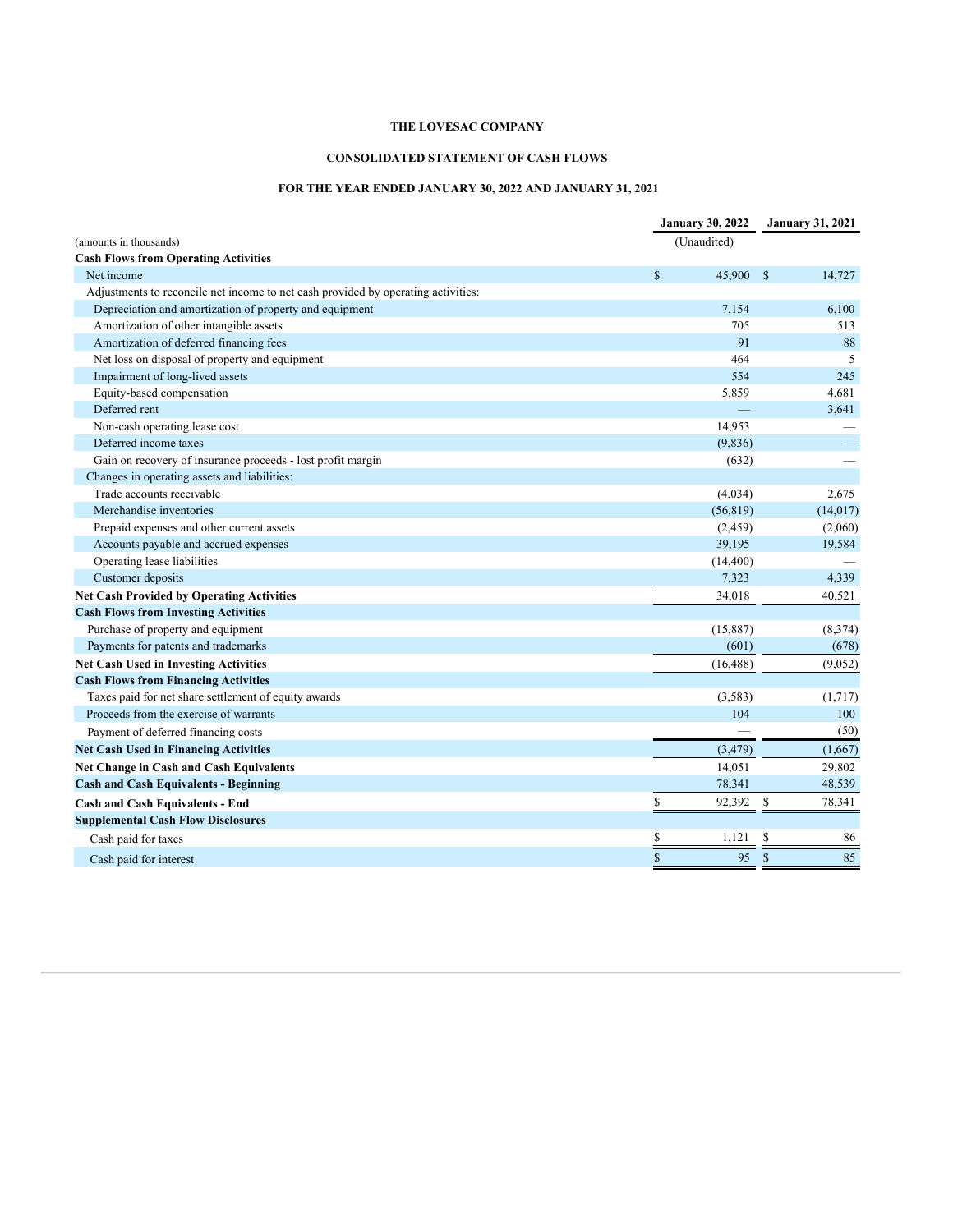#### **RECONCILIATION OF NON-GAAP FINANCIAL MEASURES (Unaudited)**

| (amounts in thousands)                                                         | <b>Thirteen weeks</b><br><b>Thirteen weeks</b><br>ended January 30,<br>ended January 31,<br>2022<br>2021 |              | <b>Fifty-two weeks</b><br>ended January 30,<br>2022 | <b>Fifty-two weeks</b><br>ended January 31,<br>2021 |  |
|--------------------------------------------------------------------------------|----------------------------------------------------------------------------------------------------------|--------------|-----------------------------------------------------|-----------------------------------------------------|--|
| Net income                                                                     | 32,640                                                                                                   | 21,703<br>-S | 45,900                                              | 14,727<br>-S                                        |  |
| Interest expense, net                                                          | 44                                                                                                       | 45           | 179                                                 | 67                                                  |  |
| Taxes                                                                          | (8,480)                                                                                                  | 16           | (7,638)                                             | 86                                                  |  |
| Depreciation and amortization                                                  | 2,111                                                                                                    | 1,579        | 7,859                                               | 6,613                                               |  |
| <b>EBITDA</b>                                                                  | 26,315                                                                                                   | 23,343       | 46,300                                              | 21,493                                              |  |
| Management fees (a)                                                            |                                                                                                          | 125          |                                                     | 500                                                 |  |
| Deferred rent (b)                                                              |                                                                                                          | 109          |                                                     | 1,342                                               |  |
| Equity-based compensation (c)                                                  | 3,013                                                                                                    | 2,043        | 6,027                                               | 4,681                                               |  |
| Loss on disposal of property and equipment (d)                                 | 464                                                                                                      | _            | 464                                                 | 5                                                   |  |
| Impairment of right of use lease asset (e)                                     |                                                                                                          | 245          | 554                                                 | 245                                                 |  |
| One time executive compensation, non-equity based (f)                          | 500                                                                                                      |              | 500                                                 |                                                     |  |
| Gain on recovery of insurance settlement related to damaged<br>inventory $(g)$ | (632)                                                                                                    |              | (632)                                               |                                                     |  |
| Other non-recurring expenses (h)(i)                                            | 2,300                                                                                                    |              | 2,300                                               | 36                                                  |  |
| <b>Adjusted EBITDA</b>                                                         | 31,960                                                                                                   | 25,865       | 55,513                                              | 28,302                                              |  |

(a) Represents management fees and expenses charged by our equity sponsors.

- (b) Represents the difference between rent expense recorded and the amount paid by the Company. In accordance with generally accepted accounting principles, the Company records monthly rent expense equal to the total of the payments due over the lease term, divided by the number of months of the lease terms. The Company adopted ASC 842 at the beginning of fiscal 2022 therefore we no longer recognize deferred rent.
- (c) Represents expenses, such as compensation expense and employer taxes related to RSU equity vesting and exercises associated with stock options and restricted stock units granted to our associates and board of directors. Employer taxes are included as part of selling, general and administrative expenses on the Consolidated Statements of Income.
- (d) Represents the loss on disposal of fixed assets related to showroom remodels.
- (e) Represents the impairment of the right of use lease asset for one showroom for which the fixed assets had been impaired in the prior fiscal quarter.
- (f) Represents one time executive compensation related to recruitment sign on bonus to build the executive management team.
- (g) Represents an insurance settlement related to damaged inventory.
- (h) Other non-recurring expenses in the thirteen weeks ended January 30, 2022 are related to \$2.0 million from a one-time settlement fee to terminate an existing agreement with a vendor partner and \$0.3 million related to a legal settlement. There were no other non-recurring expenses in the thirteen weeks ended January 31, 2021.